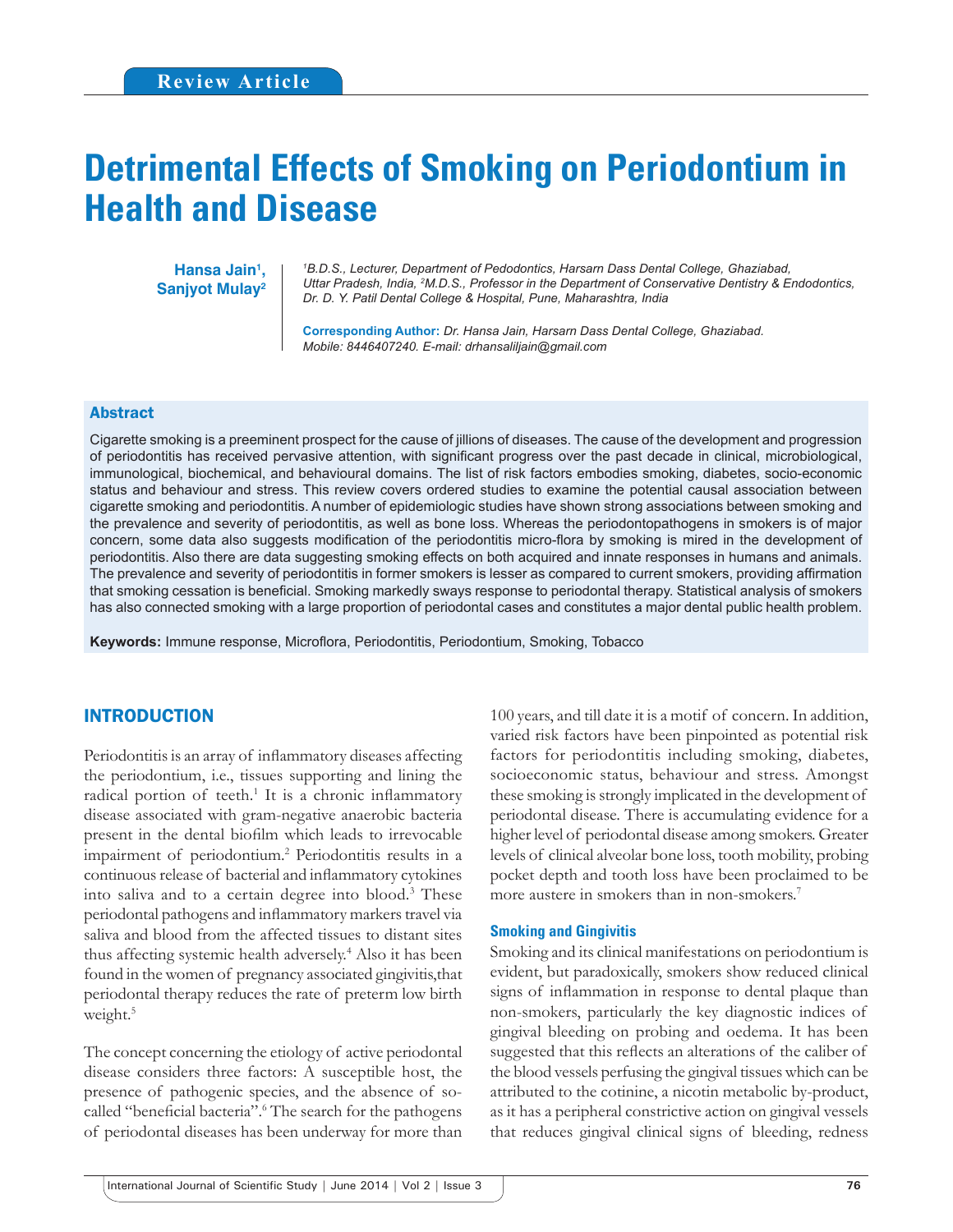and oedema.8,9 In vitro studies have also advertised altered gingival crevicular fluid inflammatory cytokine profiles, immune cell function and altered proteolylic regulation in smokers. Lately Chang et al. have demonstrated altered Cox-2 mRNA expression in gingival fibroblasts in response to nicotine.<sup>10</sup>

## **Smoking & Periodontitis**

The relationship between smoking and periodontal health was investigated as early as the middle of the nineteenth century. More recently a wealth of epidemiological, clinical and in vitro studies have emerged that have provided undeniable evidence that smoking adversely effects periodontal health and proposed mechanisms by which it may ensue. $11$ 

In 1999, Gelskey used methodology of Sir Bradford Hill's criteria for causation, as a framework to examine potential causal association between cigarette smoking and periodontitis. He stated that smoking meets most of the criteria for causation proposed by Hill (1965). This statement was based on the fulfilment of parameters between smoking and periodontal disease severity demonstrated by multiple cross-sectional as well as longitudinal studies. The parameters were consistency, strength of association, specificity, temporality, biological gradient, biological plausibility/coherence, analogy and experiment.<sup>12</sup>

Studies have indicated that smokers exhibit increased bleeding upon probing, higher calculus and plaque deposits, increased clinical attachment loss, gingival recession and tooth mobility which was independent of age, gender and systemic condition.13 The results of a study reported that the relative risk of between 2.66 and 4.55 for light and heavy smokers respectively. A report from Calsina et al claimedthat there is a 2.7 times greater probability to have established periodontitis in a study of Spanish adults over 20 years old. These investigators also perceived a more significant effect in male patients and reported that the probability of having disease increased to 3.7 in those who had been smoking for 10 years or more. Linden and Mullally, although reported low prevalence but found that when furcation defects exclusively affected smokers. In a subsequent radiographic investigation of an older adult population of referrals to a specialist periodontal clinic it was reported that the prevalence of molar furcation defects among cigarette smokers were twice of the matched group of non-smokers.14,15

Schenkein et al. reported on the clinical status of subjects with varying degrees of periodontal destruction. They found a higher prevalence of smoking among patients diagnosed with generalized early-onset or aggressive periodontitis and adult periodontitis than in those with localized juvenile periodontitis or with good periodontal health. They reported 20% of subjects with localised aggressive periodontitis, 43% with generalised and 16% of healthy subjects were smokers. Significant effects were also seen in relation with periodontal attachment loss in smokers and generalized early-onset periodontitis. These patients had significantly more extensive periodontitis, more teeth with affected sites, and a greater mean loss of attachment than patients who did not smoke. Several authors have also reported high prevalence of smoking amid patients with aggressive periodontitis.16

Later Bergstrom and Baljoon in Saudi Arabia published report on water pipe smoking and its relation to periodontal health. They substantially compared the effects of cigarette smoking and water pipe smoking in periodontal vertical bone loss measured by full sets of radiographs. The impact of water pipe smoking (that had sharp rise in consumption due to its popularity in the recent years in men and women of Middle East countries) is of the same magnitude as that of cigarette smoking.17 Krall et al.concluded that men who smoke cigars or pipes were at increased risk of experiencing tooth loss. Cigar smokers also were at increased risk of tolerating alveolar bone loss. These elevations in risk were similar in magnitude to those observed in cigarette smokers.18

Further talking about the region affected most, a number of other clinical investigations have revealed that cigarette smokers with aggressive or early onset periodontitis have more extensive periodontal destruction in the maxillary region. In a Brazillian study it was shown that group of smokers laid out that higher alveolar bone resorption as compared to non-smokers, especially in the incisors region, and confirmed that cigarette consumption affects maxillary region more as compared to the lower jaw and basically the anterior area.19

## **Smoking and Oral Microflora**

Mechanisms by which smoking affects the development of periodontitis are notioned to be both direct and indirect. It has been suggested that modification of the periodontal microflora by smoking is involved in the development of periodontitis. It was shown that in vitro exposure of bacteria to cigarette smoking resulted in a marked decrease in the numbers of viable bacteria.<sup>20</sup> In a study on 798 subjects with different smoking histories, Zambon et al reported that smokers had significantly higher levels of, and were at greater risk of infection by B. forsythia. Furthermore, they showed that smokers were 2.3 times more likely to harbour this periodontal pathogen than former smokers or non-smokers.21 Umeda et al. reported that current smokers displayed an increased risk (odds ratio,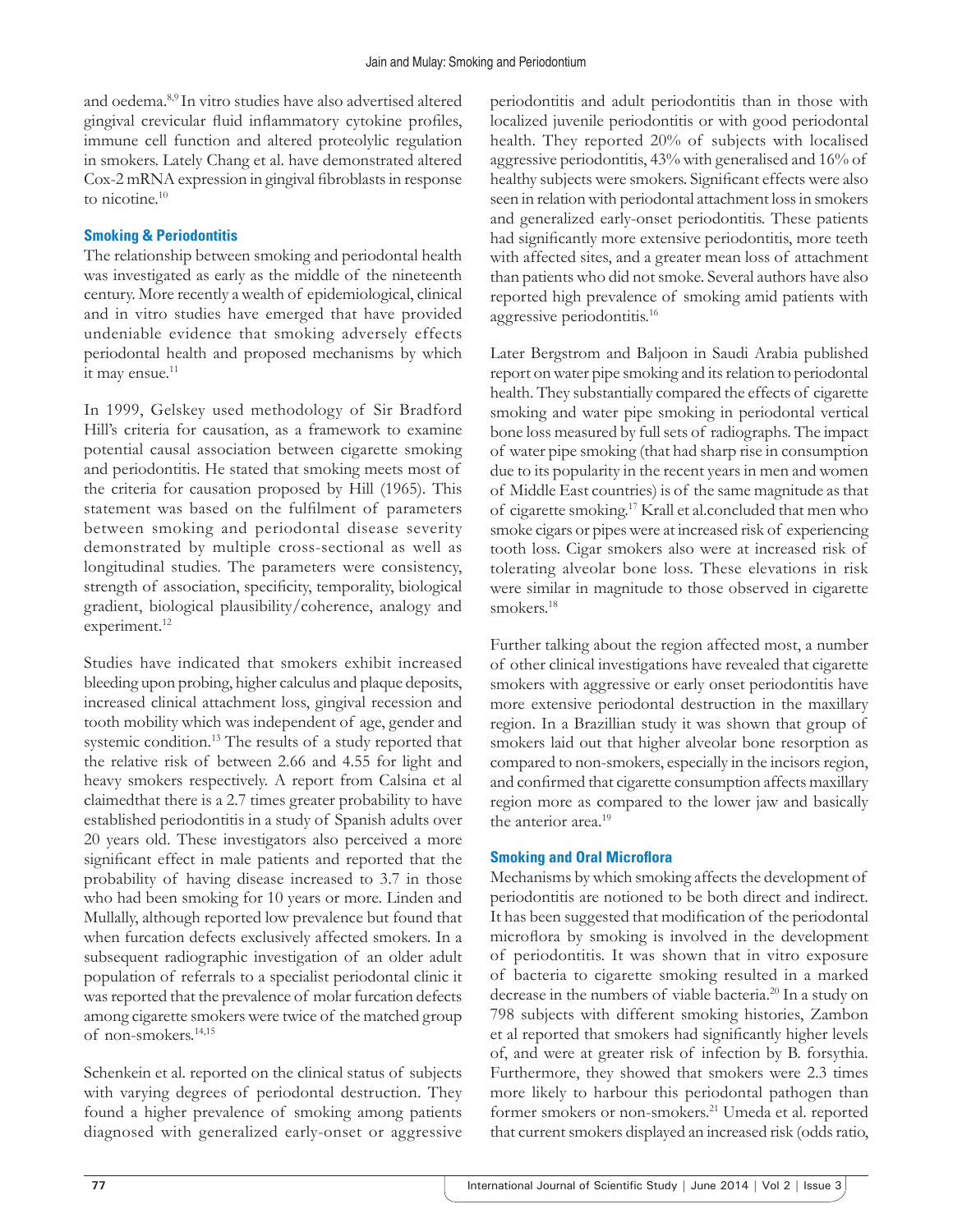4.6) for harbouring T. denticola in periodontal pockets, and that the presence of A. actinomycetemcomitans, P. gingivalis, P. intermedia, E. corrodens or F. nucleatum. Also, smoking increased the risk of having a mean pocket depth of  $\geq$ 3.5 mm.<sup>22</sup>

From few other in vitro studies, it has been reported that bacteria are eclectically affected by cigarette smoke and that smokers present a decreased oxygen tension in periodontal pockets, which could favour anaerobic colonization. In contrast, clinical studies have shown minor differences between smokers and nonsmokers with respect to periodontal microflora.<sup>23</sup> Haffajee and Socransky investigated the relationship between cigarette smoking and subgingival microbiota using checkerboard DNA hybridization. They concluded that the major difference between smokers and non-smokers was in the prevalence of species i.e. periodontal pathogens colonized a larger proportion of sites, rather than counts or proportions. The increased colonization seen among smokers was particularly evident at the shallower pockets, i.e. those, less than 4 mm. In addition they reported that a higher percentage of sites were colonized by B. forsythus and P. nigrescens in maxillary than mandibular sites.24

#### **Smoking and Systemic Manifestations**

Smoking of tobacco leads to a number of systemic manifestations including diabetes, pulmonary destruction, renal pathologies and osteoporosis. Literature suggests that smokers are insulin resistant, they exhibit several aspects of the insulin resistance syndrome and they are at an increased risk for type 2 diabetes. Smoking even increases risk for diabetic nephropathy, retinopathy, neuropathy, macrovascular complications, and peripheral vascular disease. Nicotine, one of the components of tobacco has a direct effect on the beta cells of the pancreas and smoking has also been associated with larger upper body fat distribution which is a marker of insulin resistance, raised plasma glucose concentration and overt diabetes.25-27

Studies have suggested that smoking is the most widespread pulmonary inflammation and its cessation is probably the single most exigent preventive manoeuvre one can offer. In a spirometric test Neri et al chronic obstructive pulmonary disease (COPD) was observed to be affected five folds or greater in smoker irrespective of age and gender than in non-smokers. Hyman and Ried carried out a survey to analyse the relationship between smoking and its effect on the relationship between COPD and periodontal inflammation. The results suggested that it is a co-factor in the association of these two diseases and the extent of pathological involvement depended on the amount of tobacco smoke patient was exposed to.<sup>28,29</sup>

Studies have also included renal diseases as a consequence of tobacco smoking. Chapman et al observed that patients suffering from proteinuria had a heavier smoking history than the patients without proteinuria. Ward et al stated that smoking at the time of onset of nephritis is an independent risk factor for accelerated progression to end stage renal disease. It has been observed that smoking causes damage to endothelial cells, interfere with the coagulation/ fibrinolysis systems and regeneration of oxygen radicals, these factors might be the cause of the nexus between the two. $30,31$ 

Another pathology that might associate smoking and its side-effects on periodontium is osteoporosis, myriad of studies have documented that smoking increases incidence of bone fractures. It has been associated with a variety of metabolic effects, several of which suggest plausible mechanisms for smoking-related changes in bone density, including altered level of calcitonin, androstenedione and serum steroid hormone. Cessation or reduction in smoking has been considered an important factor for primary and secondary prevention of osteoporosis and good prognosis following treatment.<sup>32,33</sup>

All the mentioned systemic diseases have been observed to either exaggerate or cause periodontitis. Like diabetics have been observed to have intensified response to bacterial attack by periodontopathic microorganism thus causing periodontal destruction. The association has been suggested to be through activated monocyte response observed in type 2 diabetes.<sup>34</sup> Pulmonary dysfunction is the other disease included in the list. Higher prevalence of periodontitis has been observed in COPD. A study have indicated that COPD increased prevalence of periodontitis up to six fold when measured to control group and up to threefold when compared to random Scandinavian population. A study even concluded that improved oral hygiene and frequent professional oral health care reduces the progression and even occurrence of respiratory diseases among high risk patients.<sup>35,36</sup>

End stage renal disease has been to observe to cause increased gingival inflammation and increased plaque and calculus formation. Yoshikara et al ordained a study to analyse the impact of renal function and periodontal disease in Japanese elderly. The study concluded that there was a significant association between clinical attachment loss and renal impairment which was independent of gender, oral hygiene habits and previous dental profile.<sup>37,38</sup>

#### **Smoking and Host Immunity**

Bacteria causing periodontal breakdown release a number virulence factors thus resulting in activation of host response. The release of these virulence factors in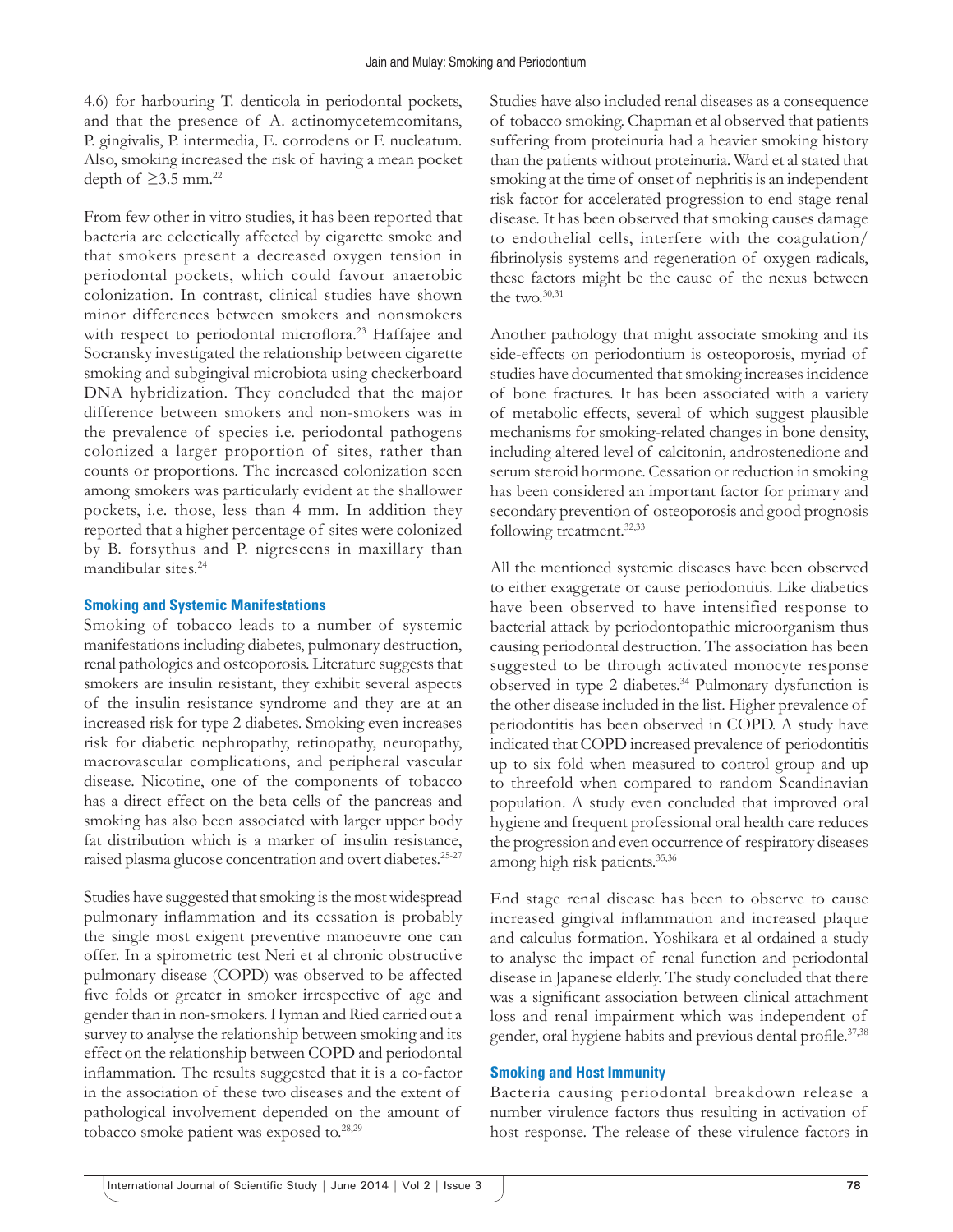the body causes tissue destruction.<sup>39</sup> Further smoking suppresses both the innate and immune host responses. Hemorrhagic response of the periodontal tissue has also been observed to decrease in smokers. Though studies state that smokers have increased number of neutrophils, the first line of defence against bacterial infection but smokers have decreased activity of neutrophils including chemotaxis, phagocytosis, adherence and its capacity to produce cytokines. Evidence even adumbrate that smoking influences lymphocyte count and production of antibody. It increases the level of CD3+ and CD4+ cells in a dosedependent manner. Immunoglobulins particularly IgG2 which has been observed to be an important antibody against gram negative periodontal pathogens and these have been shown to be dwindled in smokers when compared to non-smokers.40 Tobacco smoke exposure to unstimulated neutrophils elevates the oxidative burst causing tissue destruction by a direct toxic effect.<sup>41</sup> Smoking also affects a number of biomarkers which have observed to affect periodontal tissues, for example smokers have reduced levels of prostaglandin (PG) E2, lactoferrin, albumin, aspartate aminotransferase, lactate dehydrogenase and alkaline phosphatise.39

Smoking has a detrimental effect on cytokines as well, as it significantly reduces concentration of interleukin (IL)-1, IL-1β and IL-1ra in gingival crevicular fluid. Serum IL-1β in patients with untreated aggressive periodontitis showed a positive correlation with smoking. Smokers have lower amounts of IL-4 in GCF in patients suffering from early onset periodontitis and even in patients with healthy periodontium. The amounts of IL-10 in GCF has been observed to be low in smokers than in non-smokers whereas levels of IL-6 and IL-8 increase with smoking.<sup>42,43</sup> Cigarette smoke exposure may lead to decreased release of IL-6, decrease in production and release of IL-1 and increase in tumor necrosis factor-α (TNF-α) levels when compared between smokers and non-smokers.<sup>41,44</sup> IL-1, IL-6 and TNF-α cause stimulation of the expression of the receptor activator of nuclear factor-κβ ligand (RANKL) and inhibitor protein osteoprotegerin (OPG). These two are essential for bone resorption and remodelling. It has been observed that smoking leads to reduction in OPG concentration even disturbing the RANKL/OPG ratio; smokers have increased RANKL/OPG ratio. As earlier observed level of PGE 2 and alkaline phosphatase is also affected by smoking, this might also be reason for increased periodontal bone destruction.45

# **Smoking and Periodontal Therapy**

Tobacco use has a major influence on periodontal therapy. A reduction in clinical benefits in smokers following non-surgical periodontal therapy has been a consistent finding across many studies. The suggested mechanisms

for this finding include inflammatory, immunological, microbiological and wound-healing phenomena.

Preber and Bergstrom reported that smokers did not respond as much as non-smokers to non-surgical therapy.46 Ah et al. and Kaldahl et al., who reported less probing depth reduction and attachment gain in smokers who had been treated by periodontal surgery, corroborated this finding that smokers were poor candidates for successful periodontal care.<sup>47</sup> Kamma and Baehni reported that smoking was found to have significant predictive value of future attachment loss in a five-year follow up of 25 young adults diagnosed with early-onset periodontitis who had been receiving regular periodontal maintenance care.<sup>48</sup> Mc Guire and Nunn found twice the risk of tooth loss in smokers undergoing maintenance periodontal care over a five-year period.<sup>49</sup>

It also been noted that the effect of smoking on implant survival appeared to be more pronounced in areas of loose trabecular bone. Type II diabetes mellitus may have an adverse effect on implant survival rates which again as mentioned above is linked to both smoking and periodontal destruction. A history of treated periodontitis does not appear to adversely affect implant survival rates but it may have a negative influence on implant success rates, particularly over longer periods.50

Few studies have been carried out to find the use of alternative therapies in smokers, for example, in one of the novel therapeutic approach, there was enhanced connective tissue breakdown which was due to inhibition of metalloproteinase activity as demonstrated for tetracyclines.51 Well-evaluated markers of collagen turnover, such as the pyridinoline cross-linked carboxyterminal telopeptide of type I collagen (ICTP), have been used to investigate alterations in bone breakdown and bone turnover. ICTP was reduced in patients with periodontitis following administration of low-dose doxycycline and with no effect on non-treated subjects.<sup>52</sup>

# **Smoking Cessation and Periodontitis**

Literature suggests smoking is linked to tooth loss, but there is little information on the effect of smoking cessation on tooth loss risk.

Analysis of Veterans Administration Dental Longitudinal Study (DLS) participants found that the rate of tooth loss among men who quit smoking was about 50% lower than the rate among current smokers but still significantly higher than the rate among non-smokers.<sup>53</sup> However, that analysis did not address how risk might change with increasing length of abstinence. In a 12-year follow-up study of 1031 Swedish women, prospective rates of tooth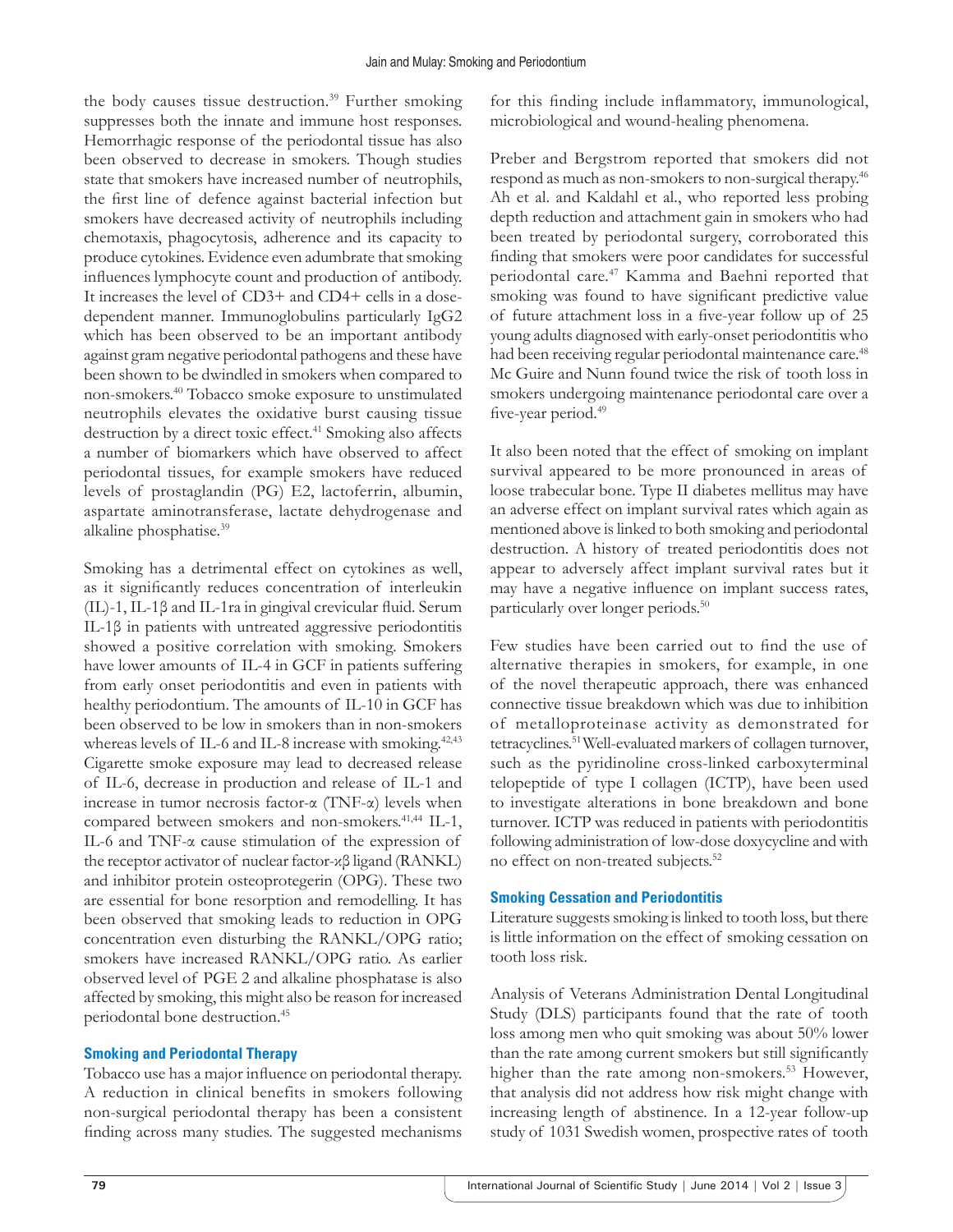loss were similar in never smokers and former smokers who had abstained from smoking an average of 10 years before entering the study.<sup>54</sup> These findings are consistent with the arrested progression of periodontal bone loss and attachment loss observed when individuals quit smoking.<sup>55</sup>

The results of few studies suggest that tooth loss risk does decline after smoking cessation but the risk remains elevated in relation to non-smokers for at least 9-10 years. The reason is the loss of alveolar bone which is not reversible, so one might expect the cumulative damage to the bone tissue by cigarettes to be permanent. Removing exposure to smoke reduces the likelihood that disease will become widespread and affect more number of teeth. It is assumed that as time elapses, these other risk factors become more important and begins to obscure the differences due to smoking history. Finally, there are other lifestyle changes which may occur when an individual decides to quit smoking and may become more established as the duration of abstinence increases. Smokers who quit appear to be more health conscious than those who continue to smoke, and they make physician visits and use health screening programs at rates comparable to those of non-smokers.56

## **CONCLUSION**

It can be concluded from the literature written above that smoking is the most important risk factor. It increases the risk of periodontitis irrespective of the genotype. This risk is further aggravated in subjects bearing particular alleles of the polymorphically expressed genes studied. While the precise mechanisms whereby cigarette smoking can exert an effect on periodontal tissues are not completely understood, it is clear that it is still the most significant preventable risk factor for periodontitis. Its effects are related to the duration and number of cigarettes consumed.

## ACKNOWLEDGEMENT

The authors would like to thank Mrs. Parul Jain.

# REFERENCES

- 1. Page RC, Schroeder HE. Pathogenesis of inflammatory periodontal disease. A summary of current work. *Lab Invest*. 1976 Mar;34(3):235-49.
- 2. Burt B, Research, Science and Therapy Committee of the American Academy of Periodontology. Position paper: epidemiology of periodontal diseases*. J Periodontol*. 2005 Aug;76(8):1406-19.
- Champagne CME, Buchanan W, Reddy MS, Preisser JS, Beck JD, Offbencher S. Potential for gingival crevice fluid measures as predictors of risk for periodontal disease. *Periodontol 2000*. 2003;31:167-80.
- 4. Scannapieco FA, Wang B, Shiau HJ. Oral bacteria and respiratory infection: effects on respiratory pathogen adhesion and epithelial cell proinflammatory cytokine production. *Ann Periodontol*. 2001 Dec;6(1):78-86.
- 5. Lopez NJ, Da Silva I, Ipinza J, Gutierrez J. Periodontal therapy reduces the rate of preterm low birth weight in women with pregnancy-associated gingivitis. *J Periodontol*. 2005 Nov;76(11 Suppl):2144-53.
- 6. Socransky SS, HaffajeeAD.The bacterial etiology of destructive periodontal disease: Current concepts. *J Periodontol*. 1992 Apr;63(4 Suppl):322-31.
- 7. Kubota M, Tanno-Nakanishi M, Yamada S, Okuda K, Ishihara K. Effect of smoking on subgingival microflora of patients with periodontitis in Japan. *BMC Oral Health*. 2011 Jan;11:1.
- 8. Bagaitkar J, Demuth DR, Daep CA, Renaud DE, Deanne L. Pierce DL. Tobacco Upregulates P. gingivalis Fimbrial Proteins Which Induce TLR2 Hyposensitivity. *PLoS One*. 2010 May;5(5):e9323.
- 9. LimaFR,Cesar-NetoJB,LimaDR,KerbauyWD,Nogueira-FilhoGR.Smoking enhances bone loss in anterior teeth in a Brazilian population: A retrospective cross-sectional study. *Braz Oral Res*. 2008 Oct-Dec;22(4):328-33.
- 10. Van Dyke TE, Dave S. Risk factors for periodontitis. *J Int Acad Periodontol*. 2005 Jan;7(1):3-7.
- 11. Albandar JM, Streckfus CF, Adesanya MR, Winn DM. Cigar, pipe, and cigarette smoking as risk factors for periodontal disease and tooth loss. *J Periodontol*. 2000 Dec;71(12):1874-81.
- 12. Gelskey SC. Cigarette smoking and periodontitis: methodology to assess the strength of evidence in support of a causal association. *Community Dent Oral Epidemiol*. 1999 Feb;27(1):16-24.
- 13. Mahuca G, Rosales I, Lacalle JR, Mahuca C, Bullon P. Effect of cigarette smoking on periodontal status of healthy young adults. *J Periodontol*. 2000 Jan;71(1):73-8.
- 14. Linden GJ, Mullally BH. Cigarette smoking and periodontal destruction in young adults*. J Periodontol*. 1994 Jul;65(7):718-23.
- 15. Bergstrom J, Eliasson S. Cigarette smoking and alveolar bone height in subjects with a high standard of oral hygiene. *J Clin Periodontol*. 1987 Sep;14(8):466-9.
- 16. Mullally BH. The Influence of Tobacco Smoking on the Onset of Periodontitis in Young Persons. *Tob Induc Dis*. 2004 Jun 15;2(2):53-65.
- 17. Villar CC, Lima AFM. Smoking influences on the thickness of marginal gingival epithelium. *Pesqui Odontol Bras*. 2003 Jan-Mar;17(1):41-5.
- 18. Krall EA, Garvey AJ, Garcia RI. Alveolar Bone Loss And Tooth Loss In Male Cigar And Pipe Smokers. *J Am Dent Assoc*. 1999 Jan;130(1):57-64.
- 19. LimaFR, Cesar-Neto JB, Lima DR, Kerbauy WD, Nogueira-Filho GR. Smoking enhances bone loss in anterior teeth in a Brazilian population: a retrospective cross-sectional study. *Braz Oral Res*. 2008 Oct-Dec: 22(4): 328-33.
- 20. Bardell D. Viability of six species of normal oropharyngeal bacteria after exposure to cigarette smoke in vitro. *Microbios*. 1981;32(127):7-13.
- 21. Zambon JJ, Grossi SG, Machtei EE, Ho AW, Dunford R, Genco RJ. Cigarette smoking increases the risk for subgingival infection with periodontal pathogens. *J Periodontol*. 1996 Oct;67(10 Suppl):1050-4.
- 22. Umeda M, Chen C, Bakker I, Contreras A, Morrison JL, Slots J. Risk indicators for harboring periodontal pathogens. *J Periodontol*. 1998 Oct;69(10):1111-8.
- 23. Darby IB, Hodge PJ, Riggio MP, Kinane DF. Microbial comparison of smoker and non-smoker adult and early-onset periodontitis patients by polymerase chain reaction. *J Clin Periodontol*. 2000 Jun;27(6):417-24.
- 24. Haffajee AD, Socransky SS. Relationship of cigarette smoking to the subgingival microbiota. *J Clin Periodontol*. 2001 May;28(5):377-88.
- 25. Eliasson B. Cigarette smoking and diabetes. *Prog Cardiovasc Dis*. 2003 Mar-Apr;45(5):405-13.
- 26. Haire-Joshu D, Glasgow RE, Tibbs TL; American Diabetes Association. Smoking and diabetes. *Diabetes Care*. 2004 Jan;27 Suppl 1:S74-5.
- 27. Willi C, Bodenmann P, Ghali WA, Faris PD, Cornuz J. Active smoking and the risk of type 2 diabetes: a systematic review and meta-analysis. *JAMA*. 2007 Dec 12;298(22):2654-64.
- 28. Neri LC, Mandel JS, Hewitt D, Jurkowski D. Chronic obstructive pulmonary disease in two cities of contrasting air quality. *Can Med Assoc J*. 1975 Dec;113(11-12):1043-6.
- 29. Hyman JJ, Reid BC. Cigarette smoking, periodontal disease: and chronic obstructive pulmonary disease. *J Periodontol*. 2004 Jan;75(1):9-15.
- 30. Orth SR, Stockmann A, Conradt C, Ritz E, Ferro M, Kreusser W et al.Smoking as a risk factor for end-stage renal failure in men with primary renal disease. *Kidney Int*. 1998 Sep;54(3):926-31.
- 31. Ritz E, Benck U, Franek E, Keller C, Seyfarth M, Clorius J. Effects of smoking on renal hemodynamics in healthy volunteers and in patients with glomerular disease. *J Am Soc Nephrol*. 1998 Oct;9(10):1798-804.